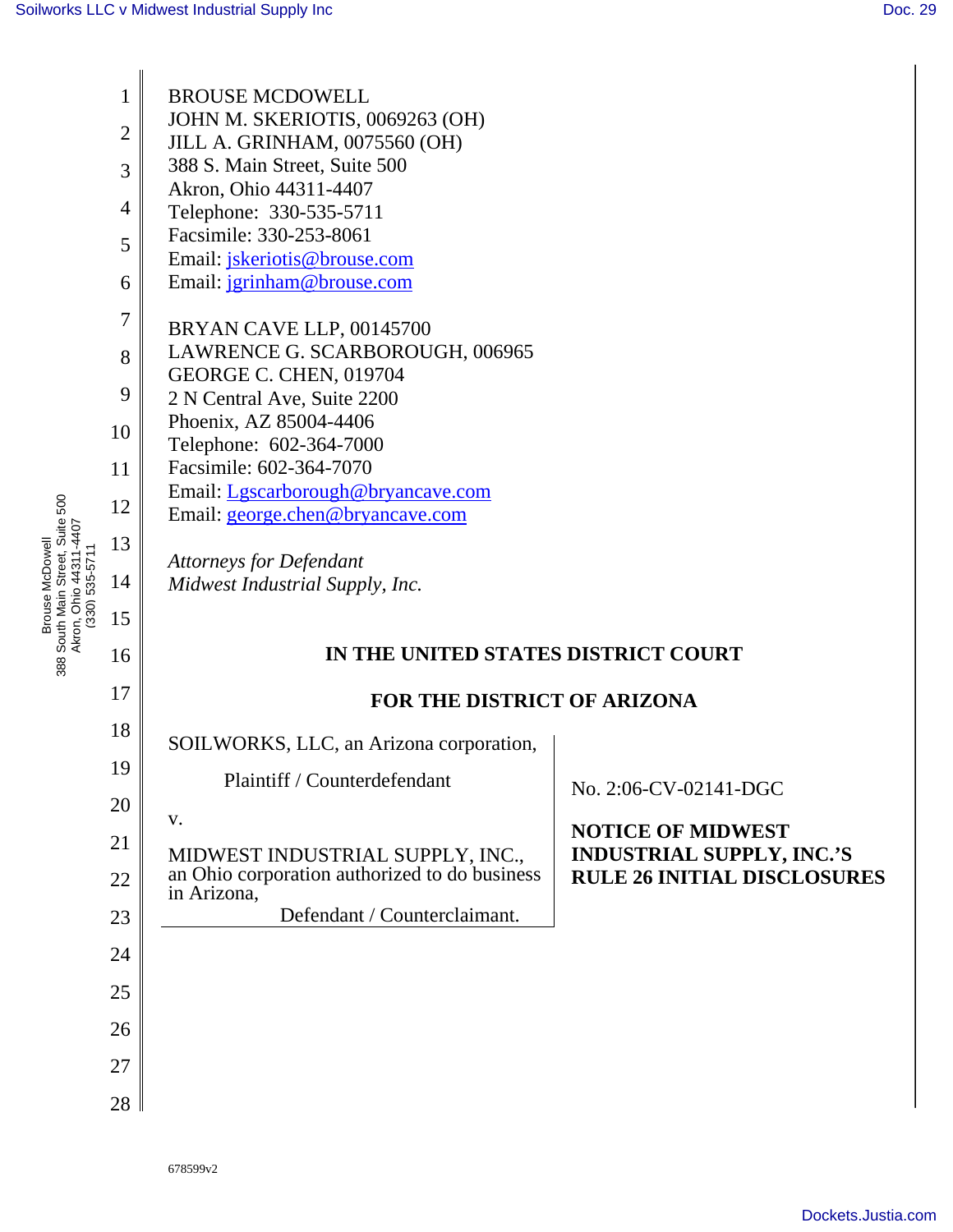1 2 3 4 5 6 7 8 9 23 24 25 26 27 28 Pursuant to the provisions of Rule 26(a)(1) of the Federal Rules of Civil Procedure and ¶1 of this Court's Case Management Order (ECF Docket No. 28), Defendant Midwest Industrial Supply, Inc. hereby notifies the Court that it has served its initial disclosures upon Counsel for Plaintiff Soilworks, LLC via e-mail only to John Passarelli and E. Scott Dudek. By /s/ John M. Skeriotis BROUSE MCDOWELL JOHN M. SKERIOTIS, 0069263 (OH) JILL A. GRINHAM, 0075560 (OH) 388 S. Main Street, Suite 500 Akron, Ohio 44311-4407 Telephone: 330-535-5711 Facsimile: 330-253-8061 Email: jskeriotis@brouse.com Email: jgrinham@brouse.com BRYAN CAVE LLP, 00145700 LAWRENCE G. SCARBOROUGH, 006965 GEORGE C. CHEN, 019704 2 N Central Ave, Suite 2200 Phoenix, AZ 85004-4406 Telephone: 602-364-7000 Facsimile: 602-364-7070 Email: Lgscarborough@bryancave.com Email: george.chen@bryancave.com *Attorneys for Defendant Midwest Industrial Supply, Inc.*  680286.2